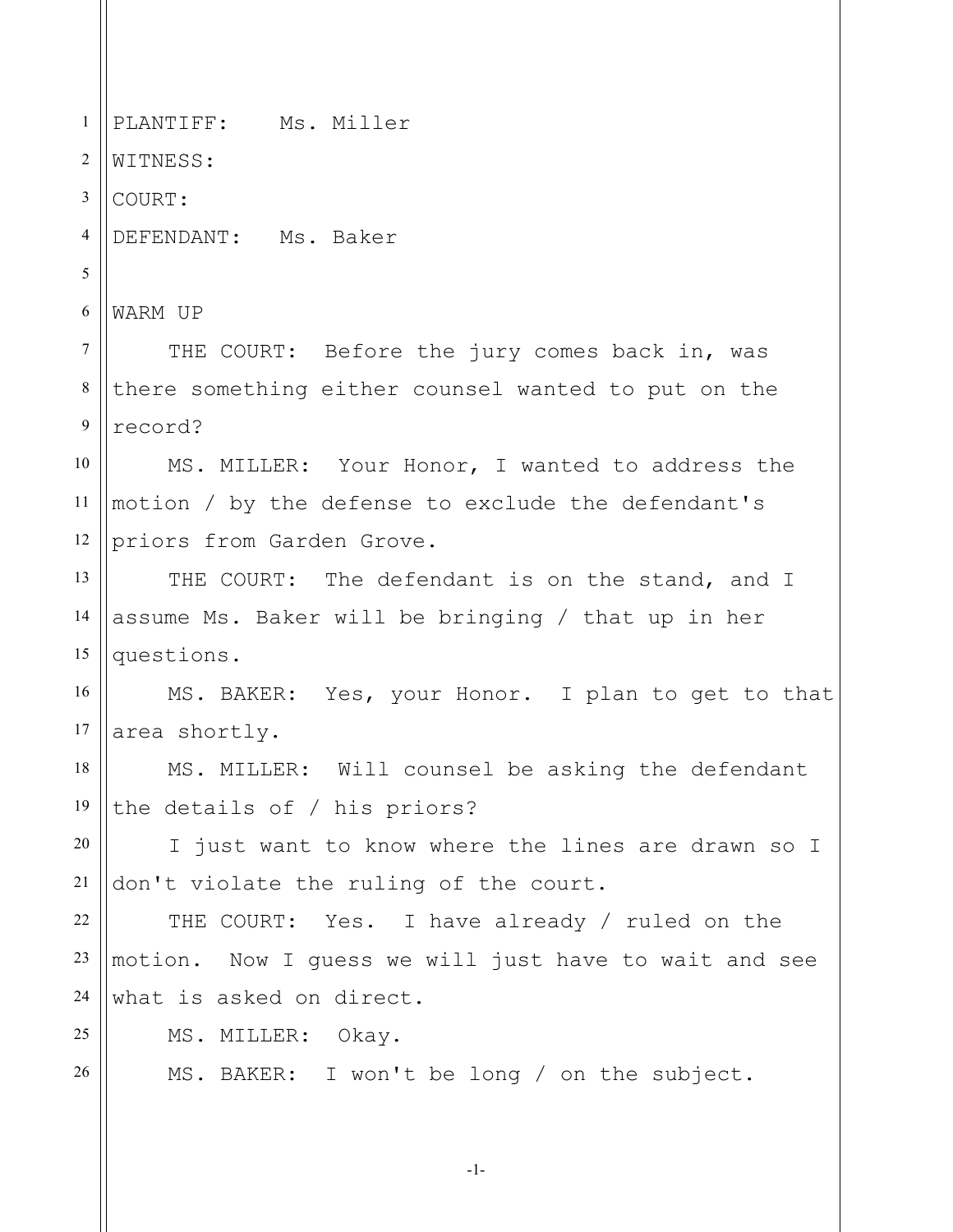1 2 3 4 5 6 7 8 9 10 11 12 13 14 15 16 17 18 19 20 21 22 23 24 25 26 THE WITNESS: May I have some water before we begin again? THE COURT: Certainly. We can do that. Let's bring the jury in and resume with / direct examination. MS. BAKER: Okay. THE COURT: The record may reflect the jury has now joined us. Sorry to keep you waiting, ladies and gentlemen. Counsel, next question, please. / DIRECT EXAMINATION Q. BY MS. BAKER: Now, at some point while you are walking through the parking lot did you find anything? A. Yes, I did. Q. What did you observe? A. I came \*/ across a credit card. Q. Where was the card when you found it? A. It was located in the parking lot. In a parking space. Q. And what / caught your attention about it? Why did you notice it? A. Obviously, like any other person, I watch the ground so I don't step on anything / or twist an ankle. I saw it faceup on the ground and it stood out from the black asphalt.

-2-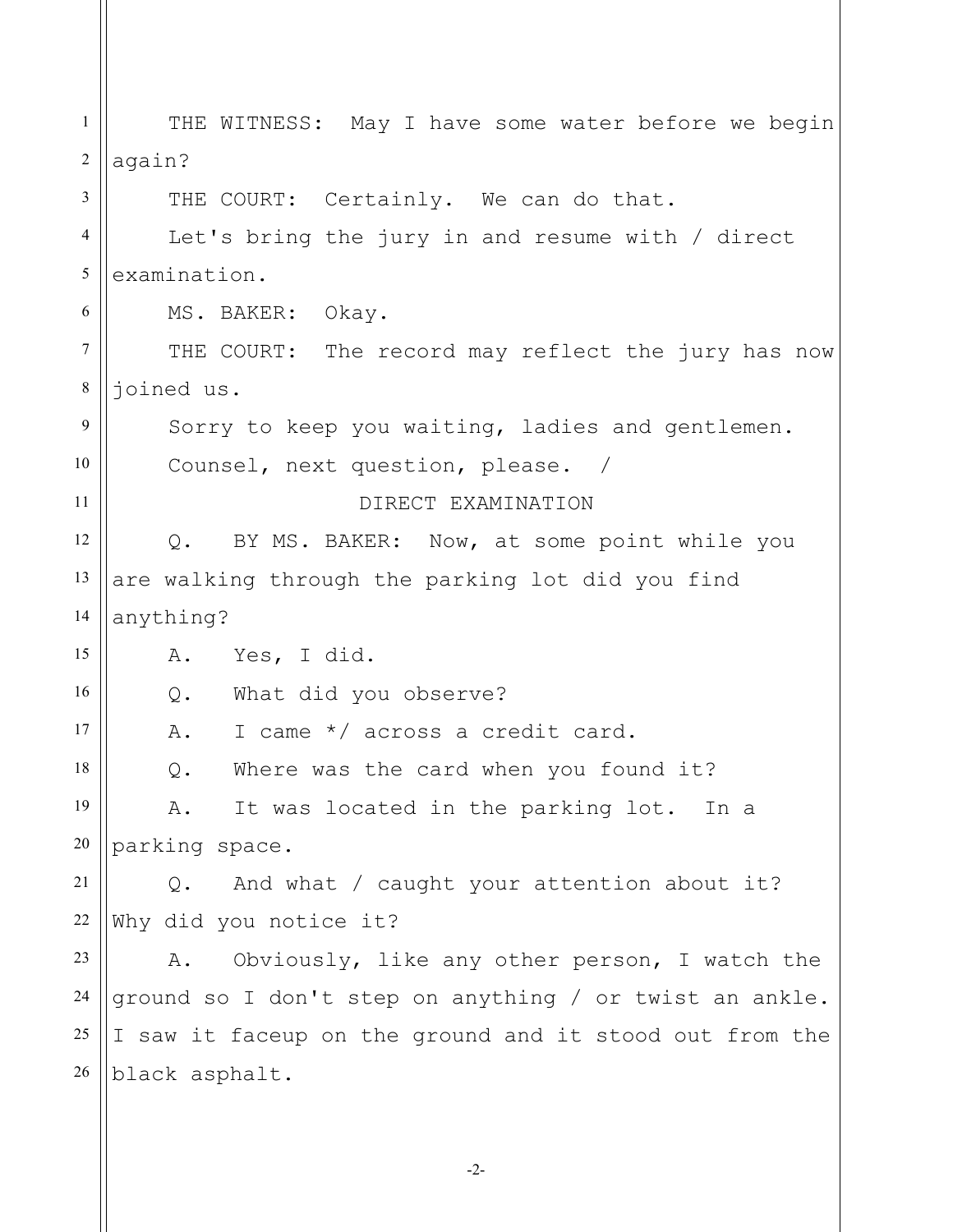| $\mathbf{1}$     | Q. What did you do when you / saw the credit                |  |
|------------------|-------------------------------------------------------------|--|
| $\sqrt{2}$       | card?                                                       |  |
| $\mathfrak{Z}$   | A. I stopped. I looked around to see if anybody             |  |
| $\overline{4}$   | was in the immediate area. I bent down and picked it        |  |
| $\sqrt{5}$       | up. /                                                       |  |
| $\sqrt{6}$       |                                                             |  |
| $\boldsymbol{7}$ | $^{\star\;\star} \textsc{END}$ OF WARM UP $^{\star\;\star}$ |  |
| $\,8\,$          |                                                             |  |
| $\mathbf{9}$     |                                                             |  |
| $10\,$           |                                                             |  |
| $11\,$           |                                                             |  |
| $12\,$           |                                                             |  |
| 13               |                                                             |  |
| 14               |                                                             |  |
| 15               |                                                             |  |
| 16               |                                                             |  |
| $17\,$           |                                                             |  |
| $18\,$           |                                                             |  |
| 19               |                                                             |  |
| $20\,$           |                                                             |  |
| $21\,$           |                                                             |  |
| $22\,$           |                                                             |  |
| $23\,$           |                                                             |  |
| $24\,$           |                                                             |  |
| $25\,$           |                                                             |  |
| $26\,$           |                                                             |  |
|                  |                                                             |  |
|                  |                                                             |  |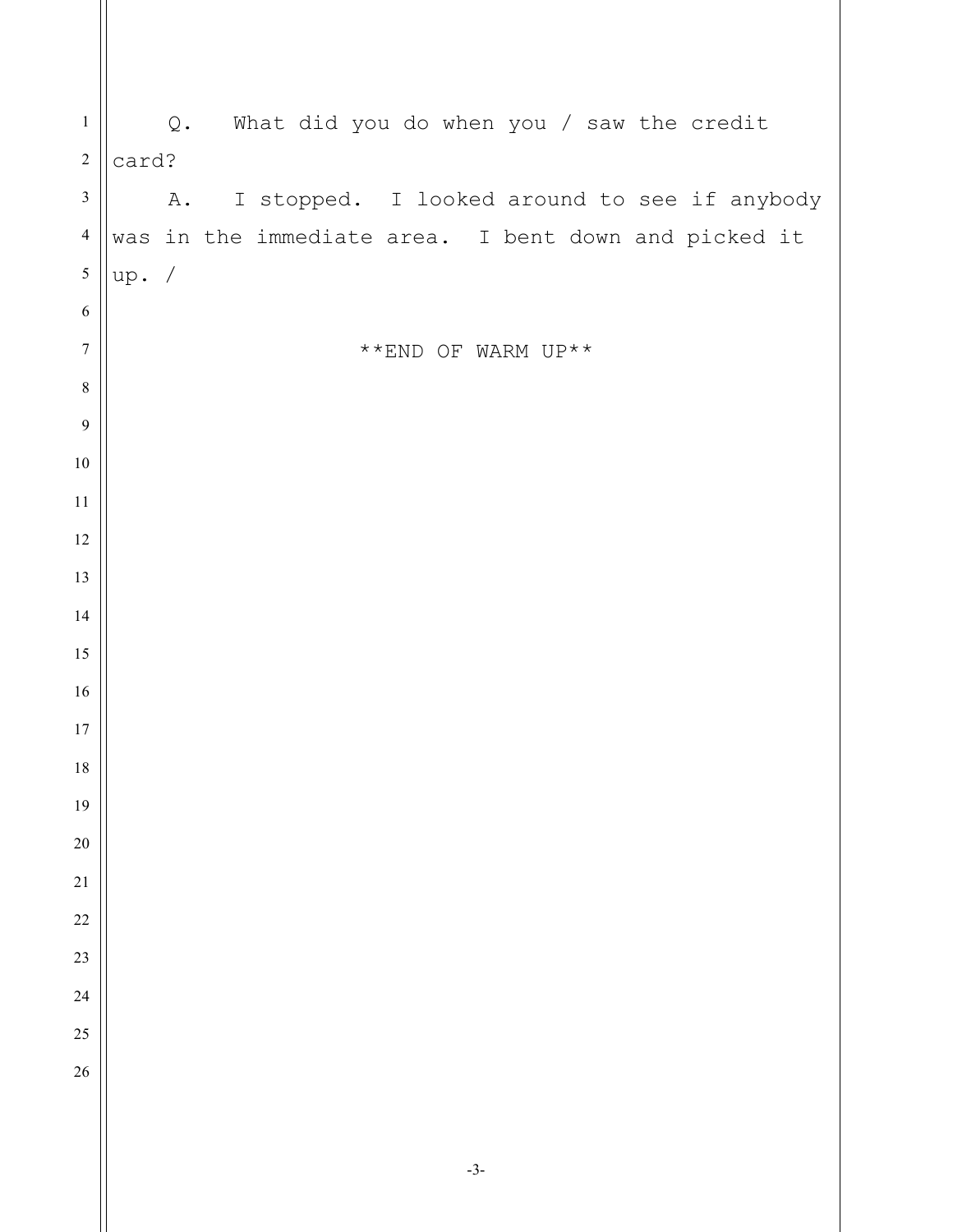1 2 3 4 5 6 7 8 9 10 11 12 13 14 15 16 17 18 19 20 21 22 23 24 25 26 EXAM Q. BY MS. BAKER: Why did you pick the card up? A. Out of curiosity. Q. After you picked it up, what did you do with it? A. I read the name. / Q. Okay. What did you do after you saw the name? A. Once again, I looked around to see if anybody was in that area, you know, / that may have misplaced it. Nobody was in the area, so I decided to put it in my wallet. Q. Why did you decide to keep / it in your wallet as opposed to throwing it back on the ground? A. In order to return it, or maybe find the owner. Q. How were / you going to do that? MS. MILLER: Objection. Speculation. THE COURT: Overruled. You may answer. THE WITNESS: I know from previous experience because my mother has had her card lost. You / can call a number on the back and you can report it found. I was thinking maybe I could drop it into a mailbox and / it will get to the owner. Q. BY MS. BAKER: Why did you care about this card for a person you didn't know?

-4-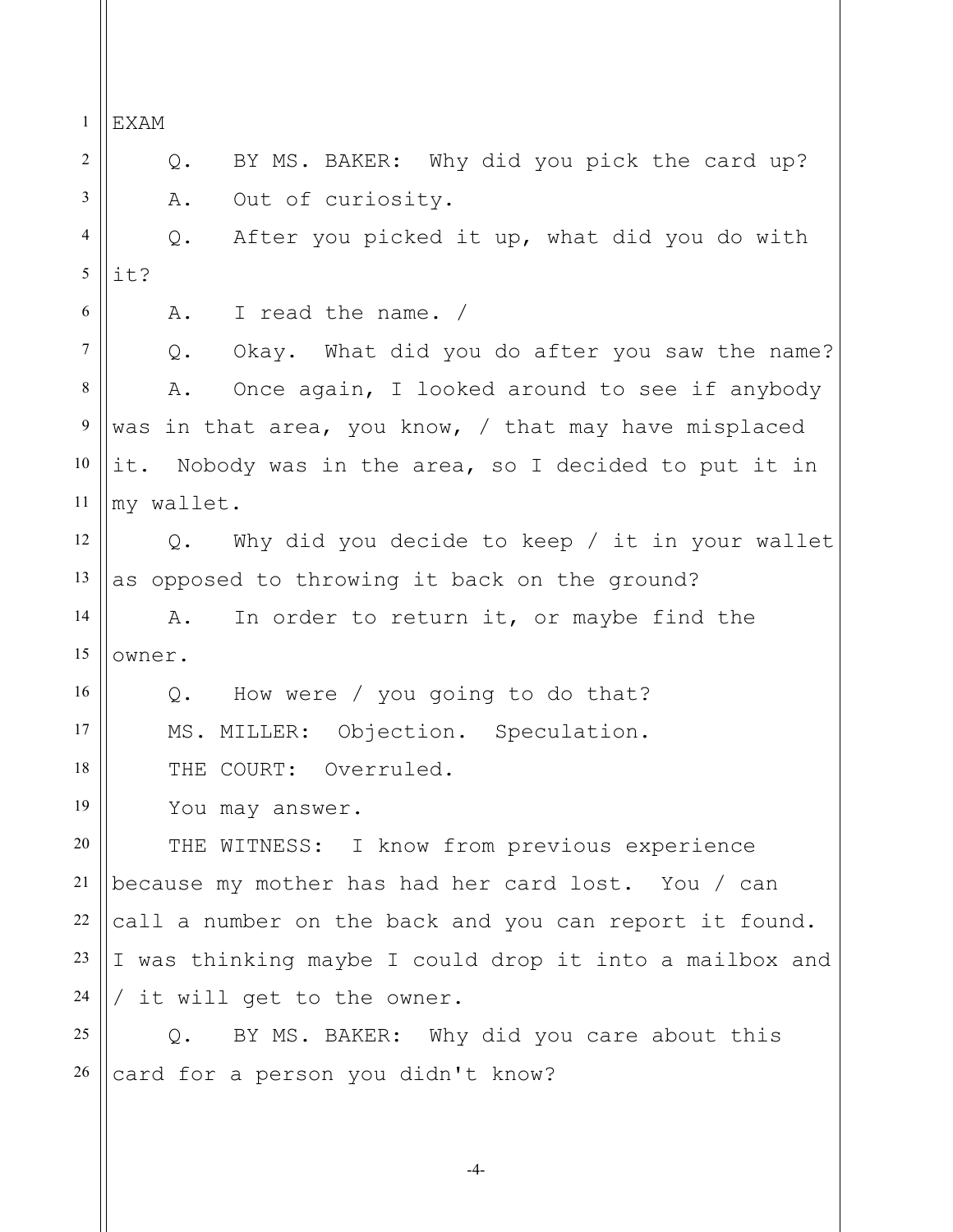1 2 3 4 5 6 7 8 9 10 11 12 13 14 15 16 17 18 19 20 21 22 23 24 25 26 A. Well, like I said, my mother / has been in the same situation having lost her card. So I thought, you know, it would be the right thing to do. Q. Now, at \*/ some point did you have a conversation with Officer Carter from the Garden Grove Police Department? A. Yes. Q. And at some point he searched your wallet / and discovered the credit card? A. Correct. Q. Officer Carter asked you if you had used the credit card; correct? A. Yes, he did. Q. How did you respond? / A. I answered I hadn't charged anything. Q. Did you use that credit card you had found? A. Absolutely not. Q. Officer Carter asked you if you had stolen / the card; right? A. Yes, he did. Q. What did you tell him? A. I told him I did not steal it. Q. And at the time that you / had the card, did you know that it had been stolen? A. No, I most certainly did not.

-5-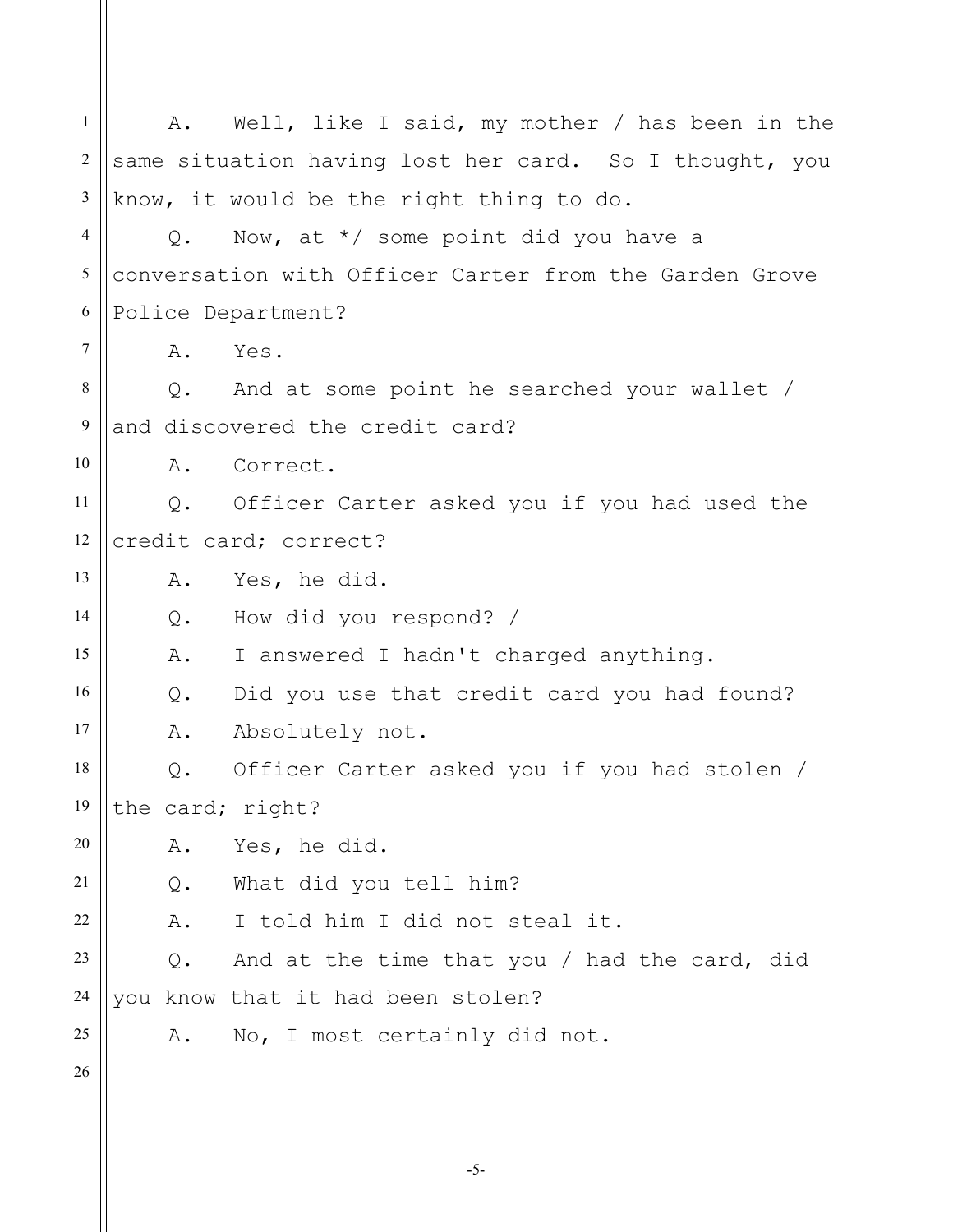Q. Mr. Sanchez, you have a prior conviction from / 2007; correct? A. Yes, I do. Q. Did you go on trial for that arrest? A. No, I did not. Q. Why not? A. I was guilty of / the crime. MS. MILLER: Objection, your Honor. Motion to strike the response. THE COURT: Ms. Baker, that's kind of irrelevant, isn't it? Last answer is stricken. The jury is / admonished not to consider it. Q. BY MS. BAKER: Mr. Sanchez, when you had the credit card did you know it was stolen? A. That never even occurred to me. \*/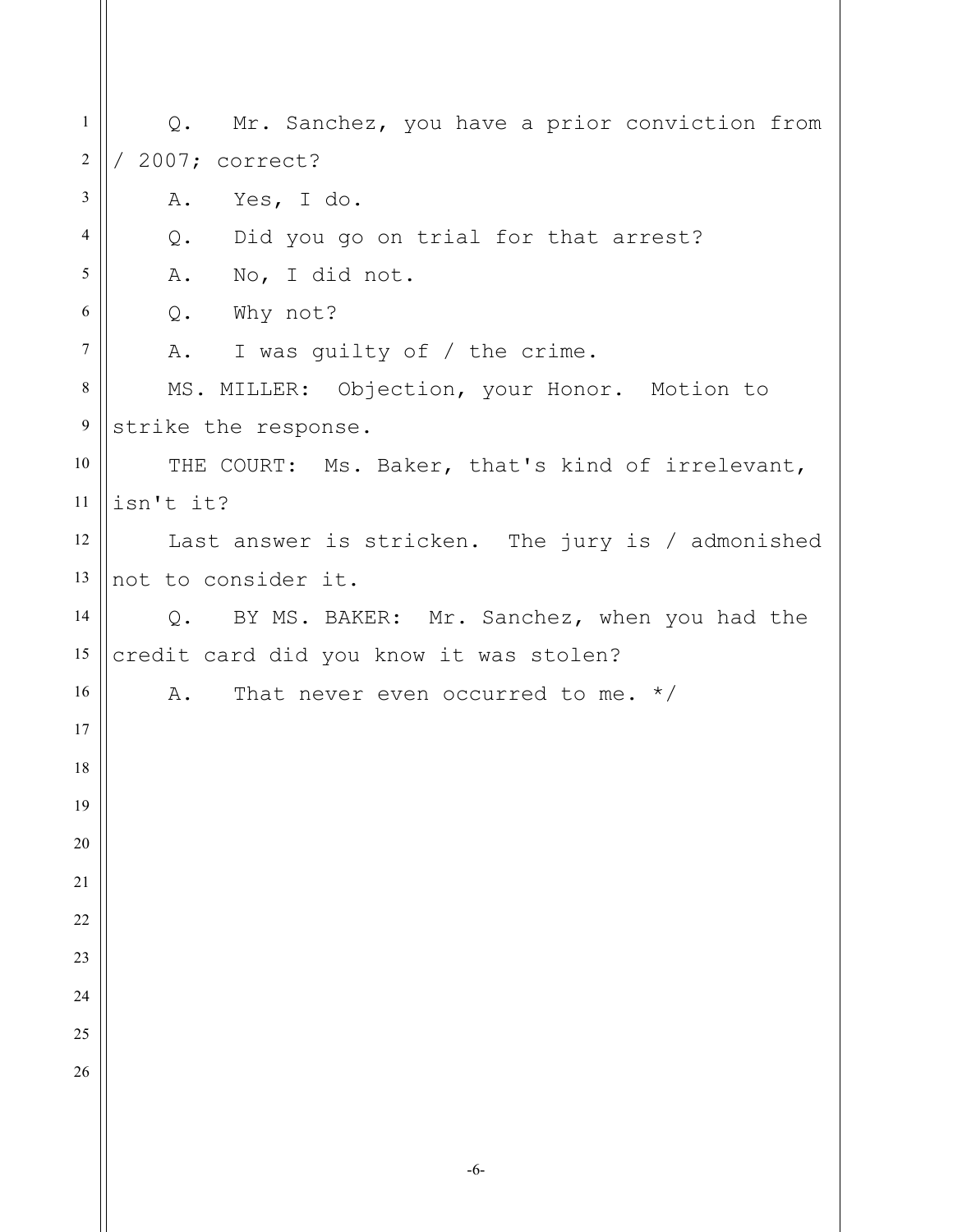1 2 3 4 5 6 7 8 9 10 11 12 13 14 15 16 17 18 19 20 21 22 23 24 25 26 START TYPING Q. BY MS. BAKER: Did you rob Matthew Stevenson? A. No. Q. Were you involved with someone else in that alleged robbery? A. No. MS. BAKER: Nothing further. THE COURT: Cross. CROSS-EXAMINATION Q. BY MS. MILLER: Well, so where were you / at 7:00 o'clock on 10/24 of 2008? A. Excuse me? Q. Where were you on October 24, 2008? A. If my memory serves / me right, I was at the park playing handball. Q. Where is that park? A. It is in Garden Grove off of Magnolia and Orangewood. Q. How do / you know that's where you were? A. I play handball there until late at night. The park doesn't close until late. Q. I assume you play with / other people? A. That is correct. Q. Who were you with that evening? A. I went to the park by myself.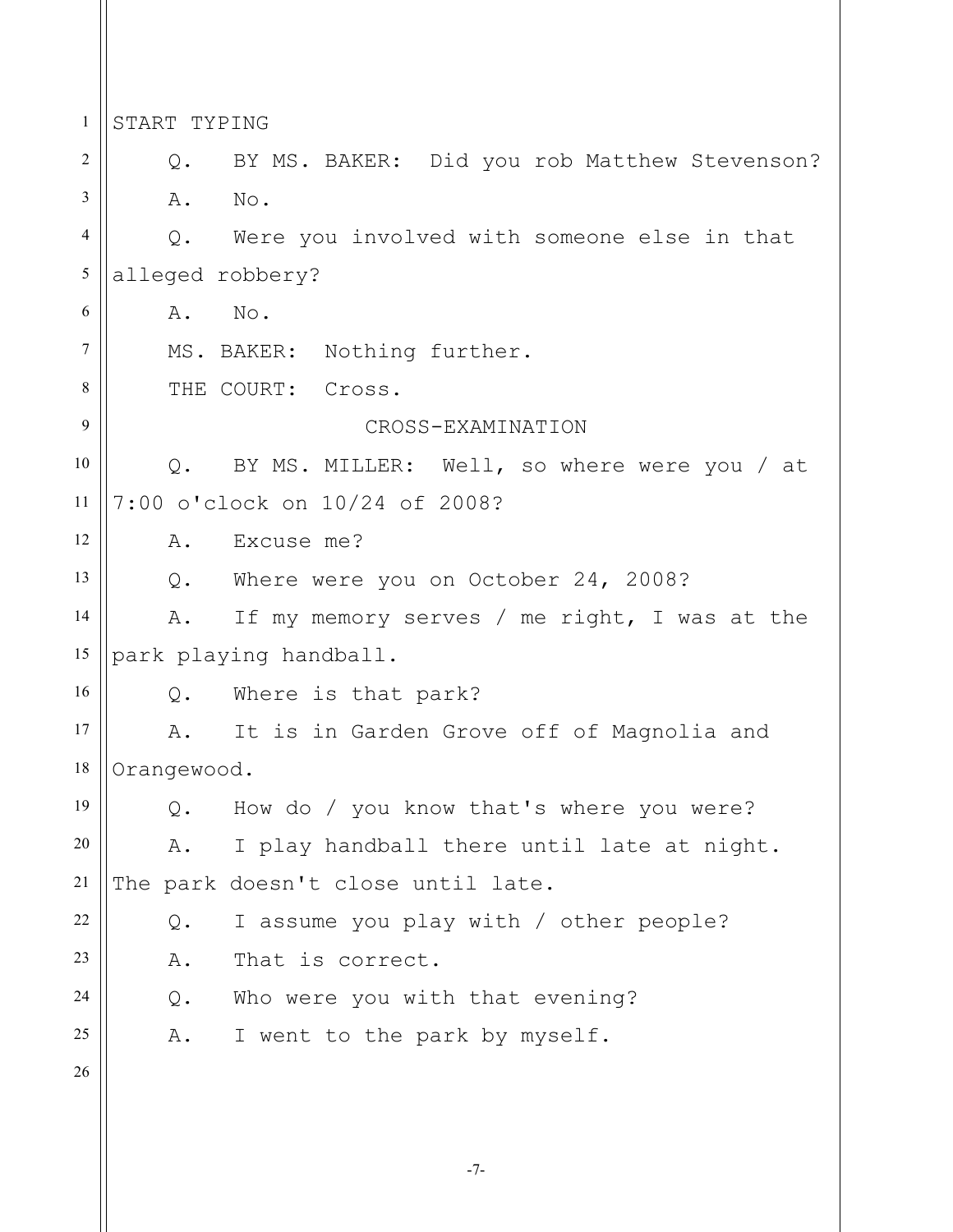1 2 3 4 5 6 7 8 9 10 11 12 13 14 15 16 17 18 19 20 21 22 23 24 25 26 Q. Well, who were you playing handball with, / then? A. There is other people, as you say, that attend the park and they play handball, so --Q. Did you catch any names? A. There are numerous / names. I don't really remember. They are not my friends. They are just people that go to play there. Q. Okay. But, let's face it, right / now you have a major incentive to remember those people; correct? MS. BAKER: Objection. Argumentative. THE COURT: Sustained. Q. BY MS. MILLER: Mr. Sanchez, you are on trial today; correct? A. Absolutely. Q. So if  $*/$  you were playing handball with those people, they would be alibi witnesses, wouldn't they? MS. BAKER: Objection, your Honor. Shifting the burden. THE COURT: I don't recognize that as / grounds for an objection. Overruled on that particular ground. You may answer the question. THE WITNESS: Could you repeat the question?

-8-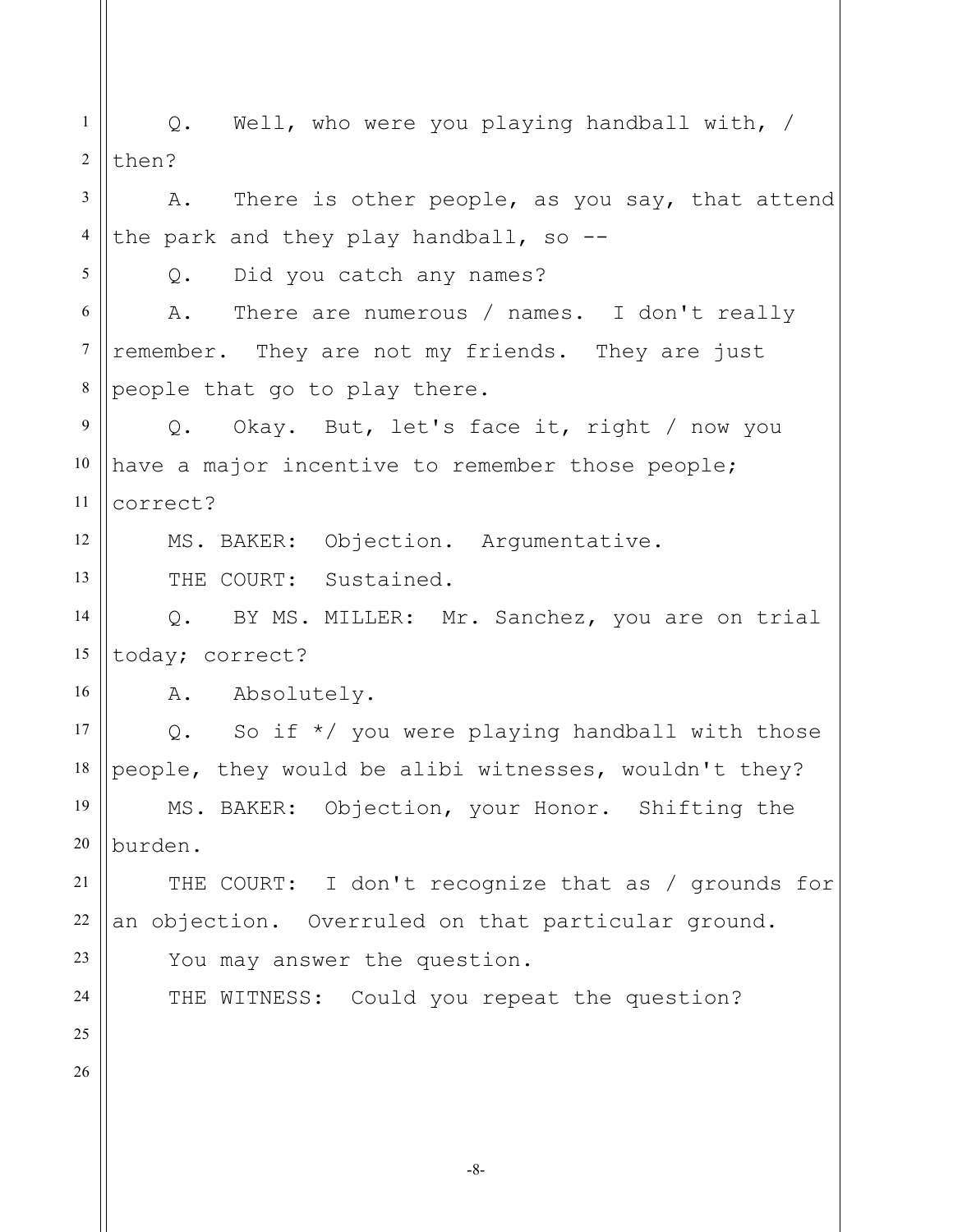| $\mathbf{1}$     | Q. BY MS. MILLER: Sir, those people you were           |
|------------------|--------------------------------------------------------|
| $\sqrt{2}$       | playing / handball with, they could say where you were |
| 3                | that night; right?                                     |
| $\overline{4}$   | A. Yes, they could.                                    |
| 5                | Right. So it would be good for you if you<br>$Q$ .     |
| 6                | could / go ahead and recall their names; right?        |
| $\overline{7}$   | MS. BAKER: Objection. Argumentative.                   |
| $8\,$            | THE COURT: Sustained as to the form of the             |
| $\boldsymbol{9}$ | question.                                              |
| 10               | Q. BY MS. MILLER: It would be helpful to your          |
| 11               | defense to / remember their names; correct?            |
| 12               | MS. BAKER: Same objection.                             |
| 13               | THE COURT: Sustained.                                  |
| 14               | Q. BY MS. MILLER: Have you tried to remember any       |
| 15               | people?                                                |
| 16               | I definitely have.<br>A.                               |
| 17               | And how have you tried?<br>Q.                          |
| 18               | I thought back. / I tried to remember, you<br>Α.       |
| 19               | know, to remember anybody I could to be my alibi who   |
| 20               | might have witnessed me there.                         |
| 21               | Okay.<br>Q.                                            |
| 22               | Like I said, $/$ I don't know these people by<br>Α.    |
| 23               | any name, whether first or last name. I do not hang    |
| 24               | out with these people other than at the / handball     |
| 25               | court.                                                 |
| 26               |                                                        |
|                  |                                                        |
|                  |                                                        |

-9-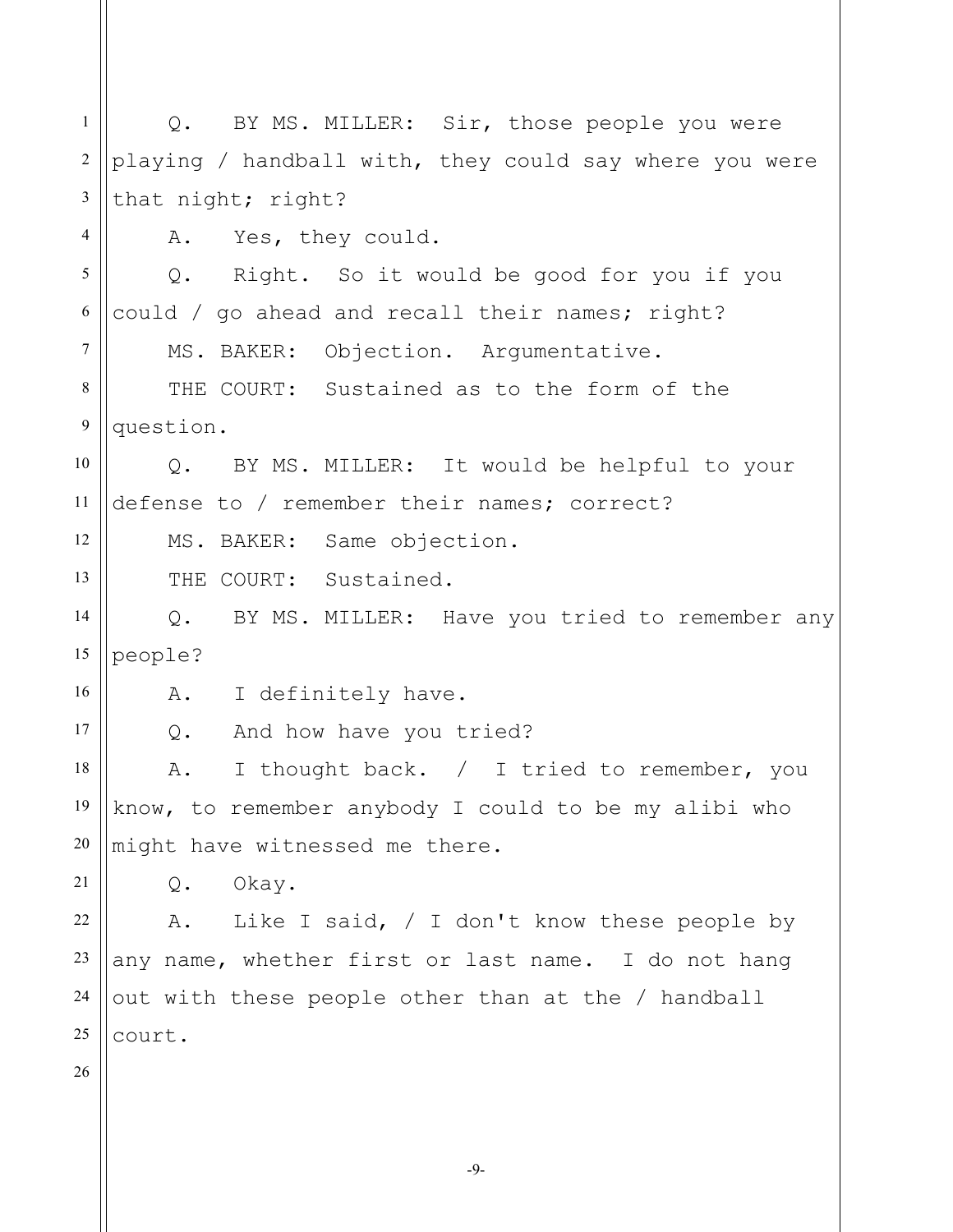1 2 3 4 5 6 7 8 9 10 11 12 13 14 15 16 17 18 19 20 21 22 23 24 25 26 Q. Do you see the same people when you go to the park? A. Different people show up every day. I don't make friendships with \*/ these people. I just go there for the common interest of a handball game. Q. So what attempts have you made to locate these people? A. None. / Q. You have made no attempt, even knowing how important it would be to your defense? A. Correct. Q. Now, the defense attorney talked a little bit about / how you look different today than the afternoon you were arrested. Would you agree with that? A. From the afternoon I was arrested? Q. Exactly. You have / changed your appearance since that day; is that correct? A. Yes. Q. In the sense that your hair is longer now; correct? A. Yes. Q. And you weren't wearing / eyeglasses at that time? A. No, I wasn't. Q. Okay. You agree that your appearance is different currently?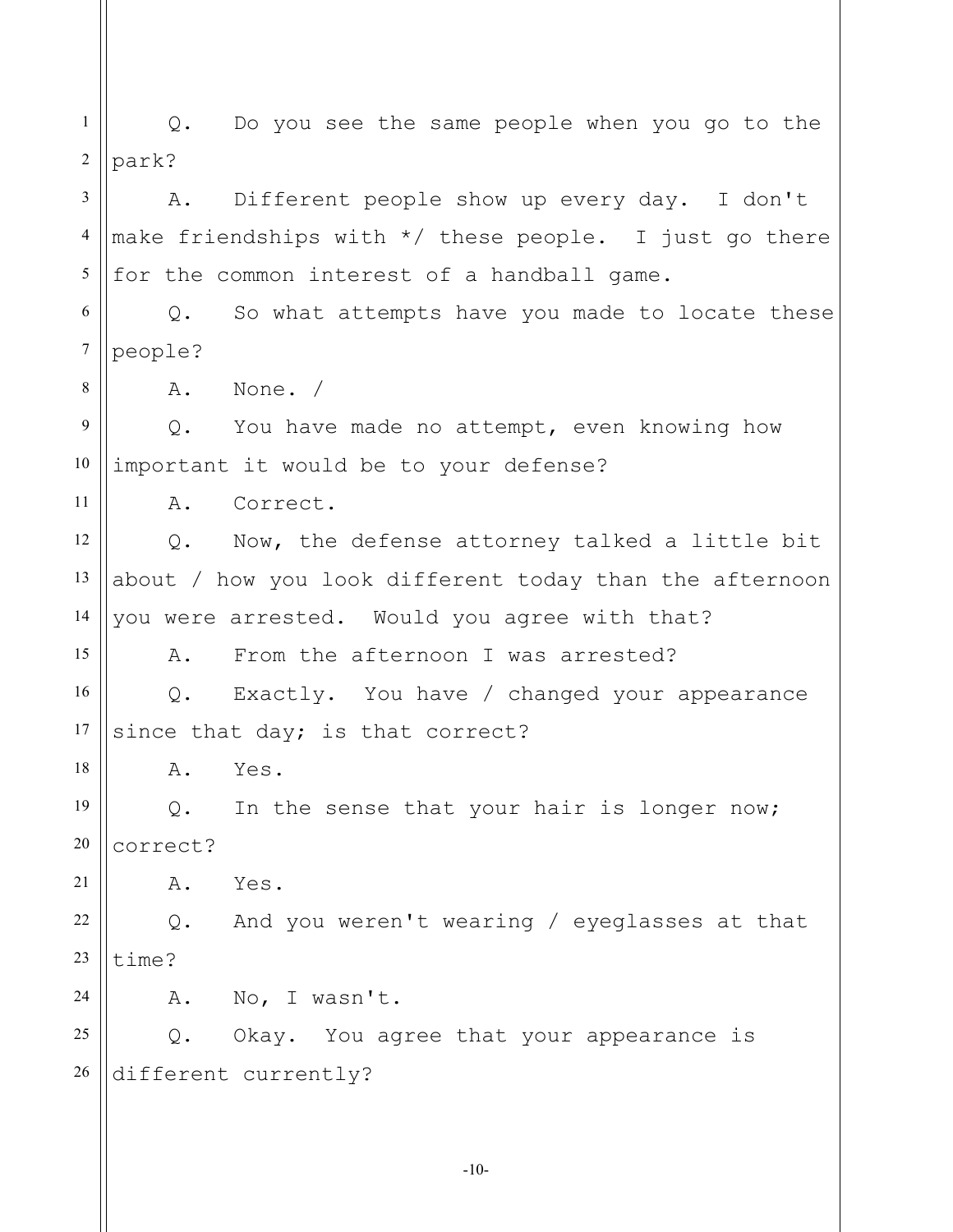1 2 3 4 5 6 7 8 9 10 11 12 13 14 15 16 17 18 19 20 21 22 23 24 25 26 A. Yes. Q. Now, what city did you reside in at / the time of this robbery? A. Tustin. Q. And you frequently found yourself in Garden Grove? A. Occasionally. Q. Why is that? A. I know friends that live in Garden / Grove. My cousin is located in Garden Grove. I play the handball games frequently in Garden Grove. I grew up in Garden Grove. Q. How often / do you travel to Garden Grove? A. Whenever I have free time. Q. How often do you have free time? A. At the time of this I was \*/ unemployed, and I had a little bit of time on my hands. Q. Would you estimate you were in Garden Grove every single day? A. No. Q. Every / other day? A. I would say maybe three times a week. Q. Okay. So this area that you see behind you on the diagram, you are pretty / familiar with this area; correct? A. I grew up in Garden Grove.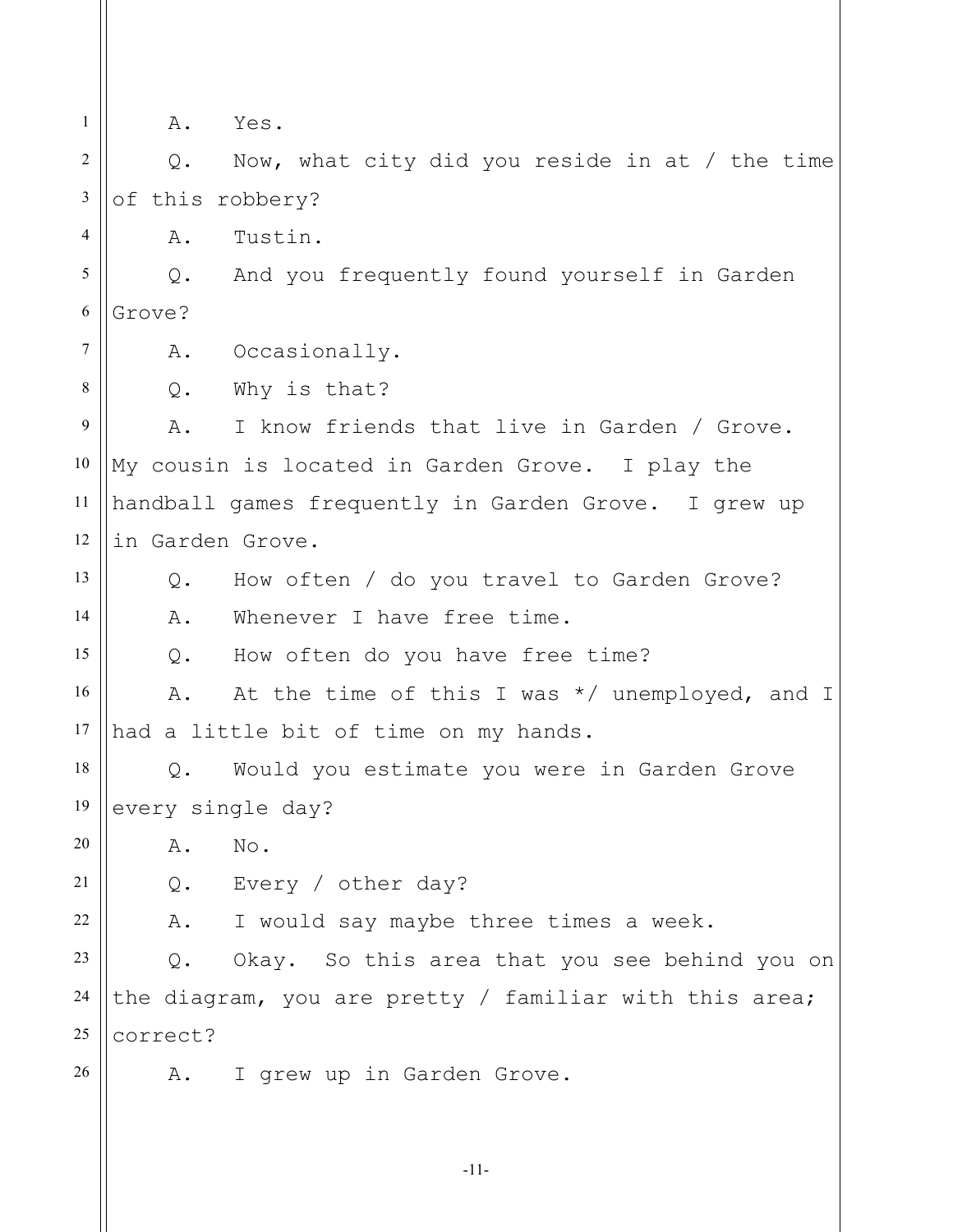-12- 1 2 3 4 5 6 7 8 9 10 11 12 13 14 15 16 17 18 19 20 21 22 23 24 25 26 Q. This specific area, you know where pretty much everywhere is on this map; right? / A. Not everywhere, but I am familiar with street names, yes. Q. You have been around this neighborhood? A. Yes. Q. You said you grew up in Garden Grove; / right? MS. BAKER: Objection. Asked and answered. THE COURT: Sustained. Q. BY MS. MILLER: How far from this area did you grow up? A. I would say about a mile and a half away. / Q. You testified you have got a lot of friends from that area; right? A. No. Q. You don't have any friends where you grew up? A. Well, I / have a few acquaintances in that neighborhood. Q. You have friends in the Garden Grove community? A. Certainly. Q. Do you have friends that would match the description / of being about five-foot-ten, Hispanic, with a shaved head? A. Yes. MS. BAKER: Objection. Relevance.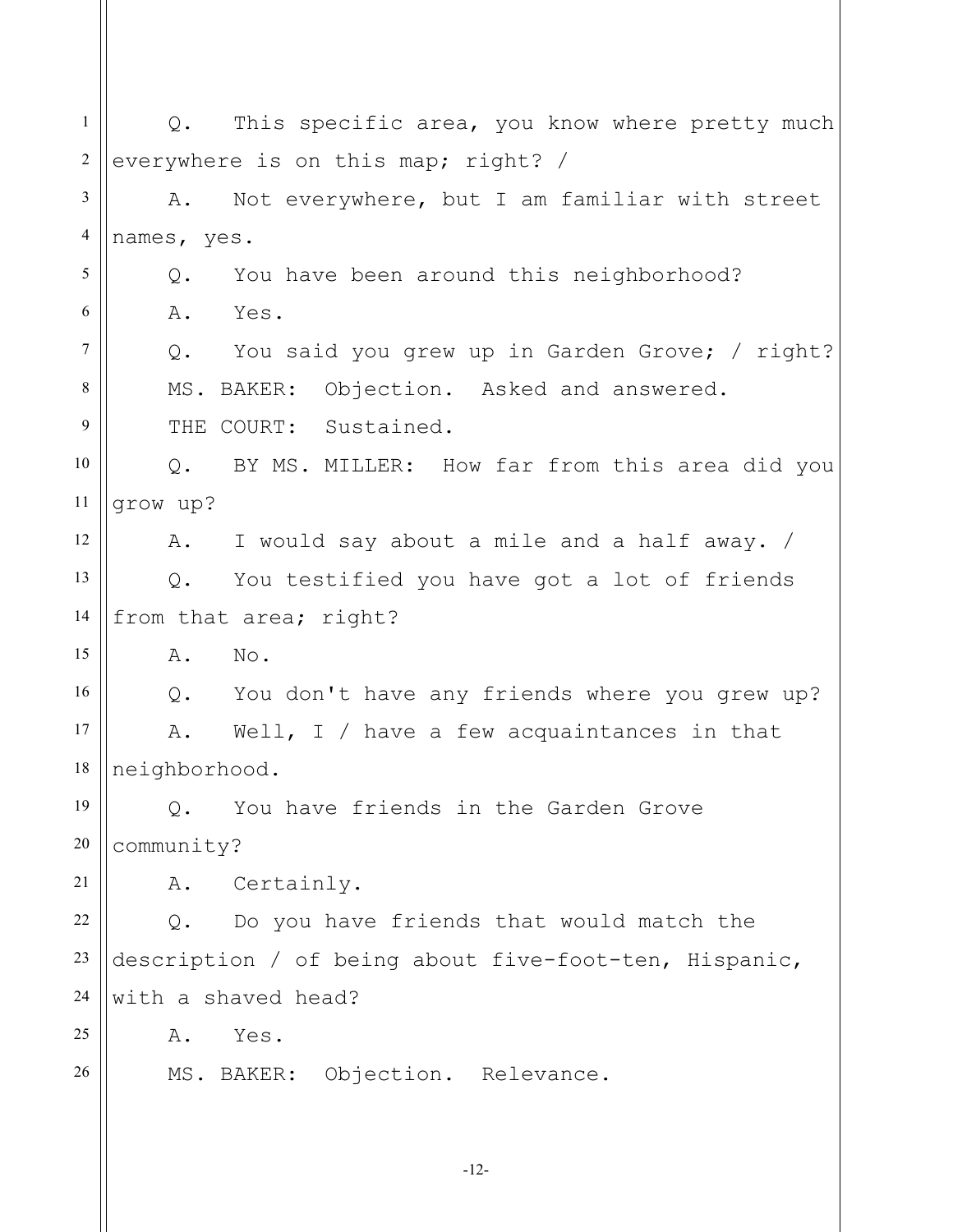1 2 3 4 5 6 7 8 9 10 11 12 13 14 15 16 17 18 19 20 21 22 23 24 25 26 THE COURT: Overruled. Q. BY MS. MILLER: Okay. Are these people you would hang out with in \*/ Garden Grove? A. No. Q. So you have a friend who matches the description of the second robber, but you wouldn't regularly socialize with him in Garden / Grove? A. No. Q. Please explain that. A. Because he doesn't reside in Garden Grove. Q. Okay. I want to go back to October 24 of 2008. / You testified you were playing handball. What time approximately did you arrive at the handball courts? A. I was there pretty much since noon. Q. From noon / until when? A. I stay late sometimes. Probably around 9:00, 9:30. Q. You were on the handball courts from noon to 9:30? A. Yes. Q. So you / must have stopped to eat something; correct? A. There is a liquor store right across the street, I believe. Q. What did you eat?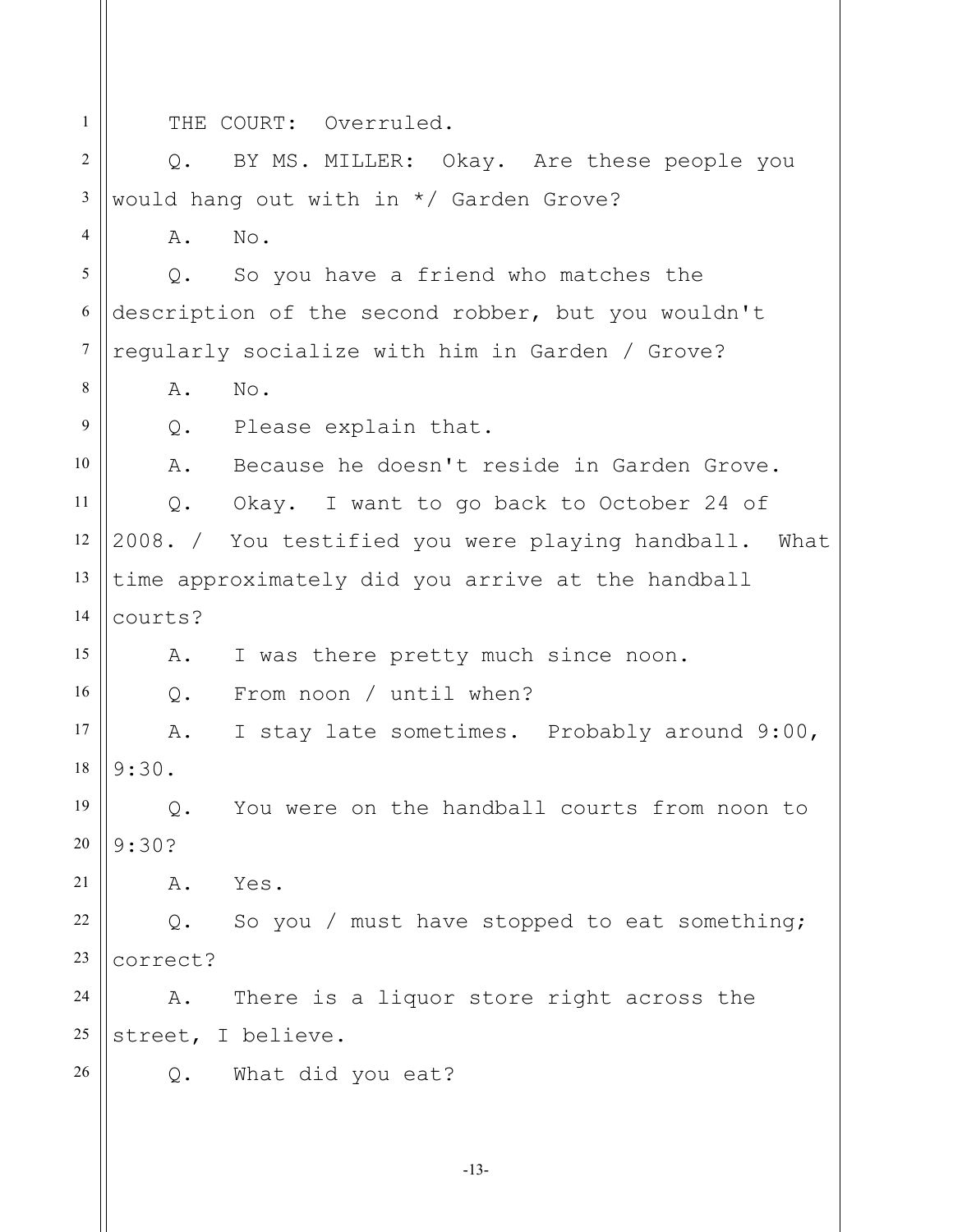1 2 3 4 5 6 7 8 9 10 11 12 13 14 15 16 17 18 19 20 21 22 23 24 25 26 A. Maybe chips, some / candy, soda. Q. What were you doing at the handball courts? Were you playing all day or what were you doing the entire time? A. Playing, watching, / resting. Just casually hanging around. Just observing. Q. Did you meet up with anyone while you were playing? MS. BAKER: Objection. Asked and answered. THE COURT: Overruled. You may answer. / THE WITNESS: I don't understand your question. Q. BY MS. MILLER: Well, I am saying you were there for about ten hours. You said you have a lot of friends in \*/ Garden Grove. Did you happen to see any of your friends while you were visiting that afternoon? A. No, not really. Q. I assume your friends frequent / that park? A. My friends usually don't play handball. Q. Even though you lived in Tustin and you were visiting Garden Grove that afternoon, none of your / friends came to visit? A. No. I didn't necessarily go there for my friends. I would go there for handball. Q. Are there any handball courts near / your residence?

-14-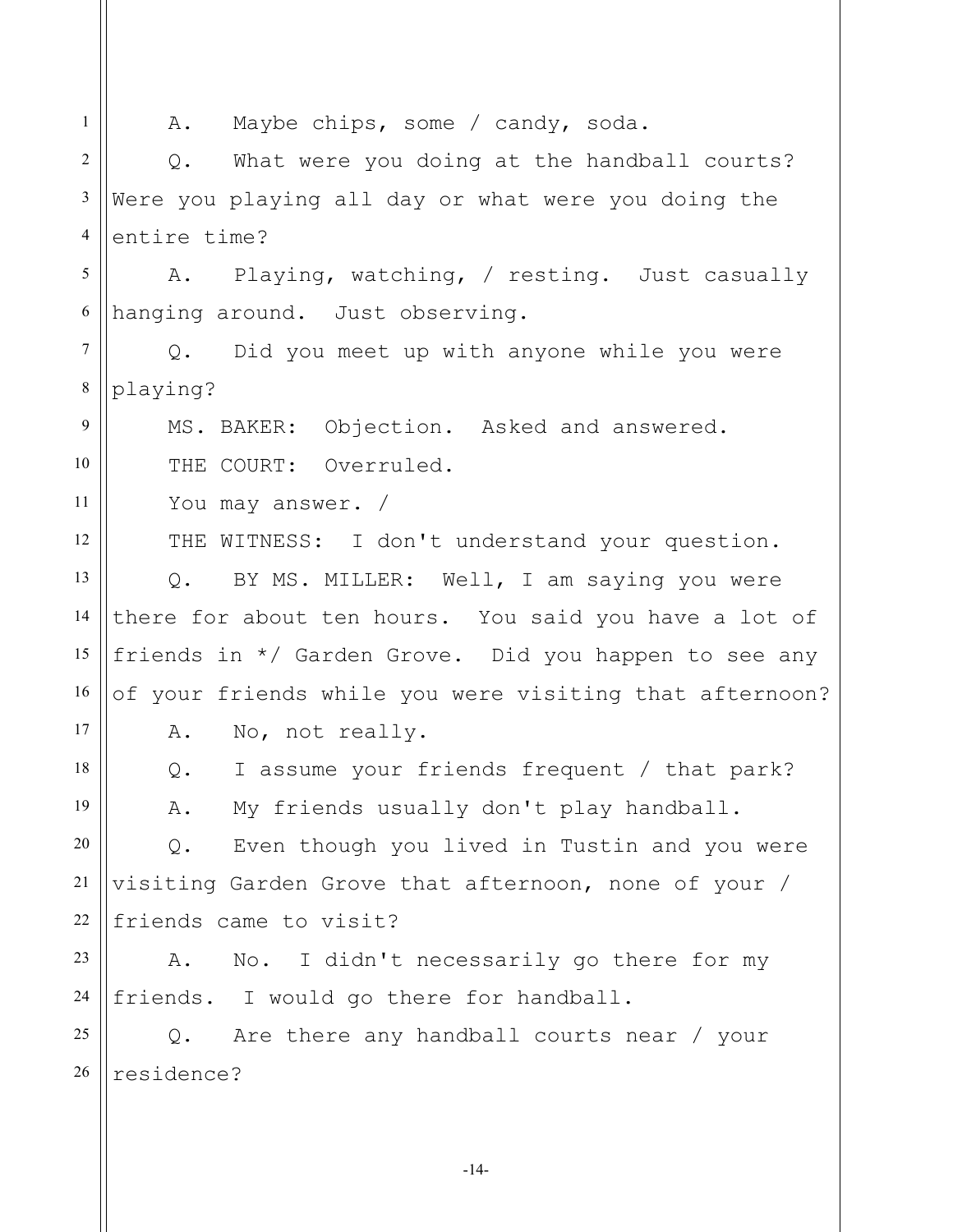| $\mathbf{1}$    | A. Not that I am aware of.                                 |
|-----------------|------------------------------------------------------------|
| $\overline{2}$  | I want to talk about these people that you<br>$Q$ .        |
| $\mathfrak{Z}$  | were playing handball with. Do you remember what /         |
| $\overline{4}$  | they looked like?                                          |
| 5               | MS. BAKER: Objection. Asked and answered.                  |
| 6               | Irrelevant.                                                |
| $7\phantom{.0}$ | THE COURT: Overruled.                                      |
| 8               | You may answer.                                            |
| 9               | THE WITNESS: There were all kinds of people there.         |
| $10\,$          | Everybody looked different. There were Asians, /           |
| 11              | Hispanics and everybody.                                   |
| 12              | Q. BY MS. MILLER: Well, I am looking for more              |
| 13              | specifics. You said you were there playing for almost      |
| 14              | nine hours. Do you remember anyone specifically? /         |
| 15              | $\mathbb N\circ$ .<br>Α.                                   |
| 16              | Q. You said you don't really know them as                  |
| 17              | friends, but you must at least know what they look         |
| 18              | like.                                                      |
| 19              | There is a lot of $/$ people that show up to<br>Α.         |
| 20              | play handball. I don't really look at who they are or      |
| 21              | what they look like. I am busy playing handball, $*/$      |
| 22              | just looking at a ball about that size.                    |
| 23              | So you can't give a good description of a<br>$Q_{\bullet}$ |
| 24              | single person there who you played handball with / that    |
| 25              | $day$ ?                                                    |
| 26              | MS. BAKER: Objection. Argumentative.                       |
|                 |                                                            |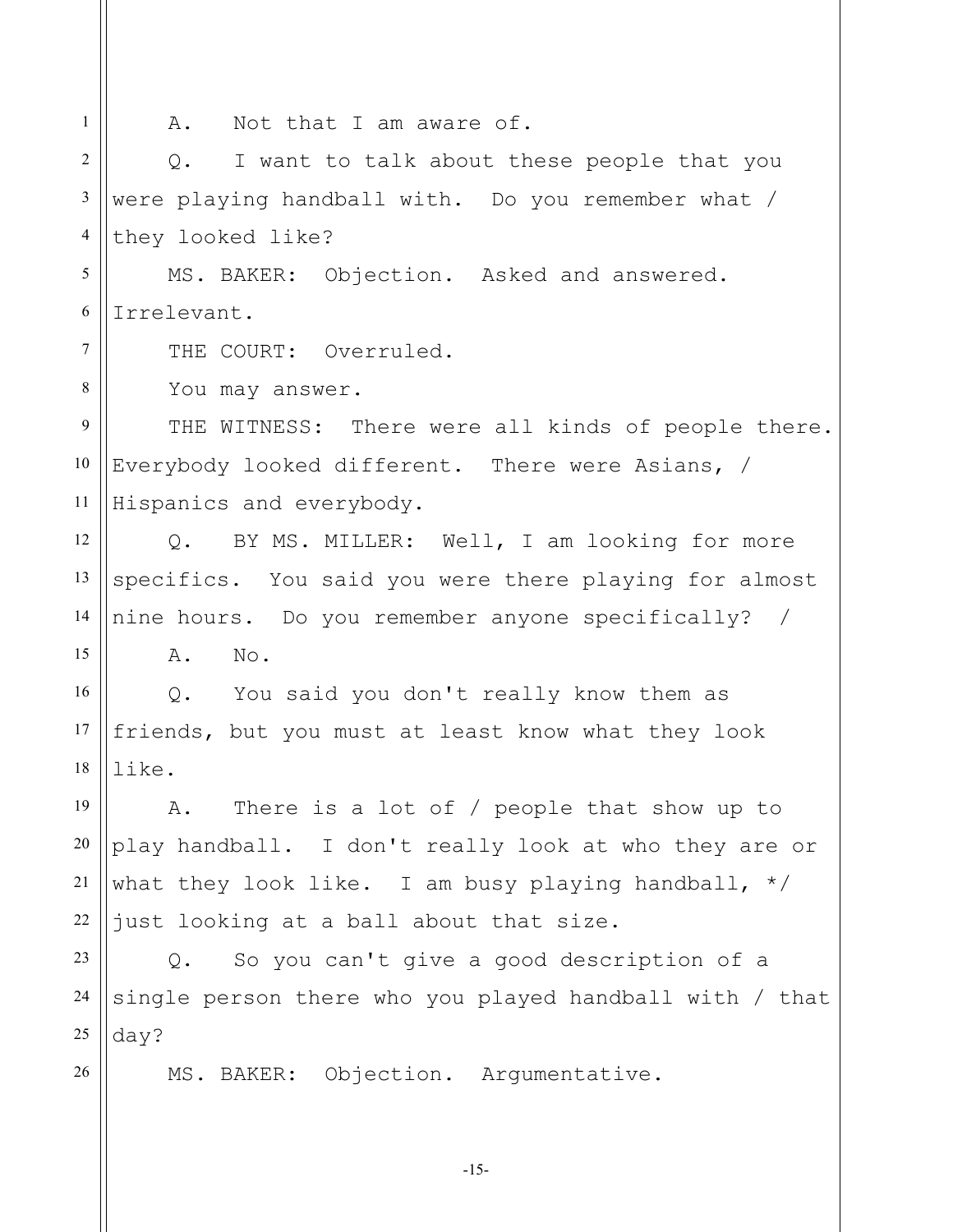1

THE COURT: Sustained.

2 3 4 5 6 7 8 9 10 11 12 13 14 15 16 17 18 19 20 21 22 23 24 25 26 Q. BY MS. MILLER: Can you describe one person who you played handball with that day? MS. BAKER: Objection, your Honor. THE COURT: Overruled. You may answer. THE WITNESS: His / face was all red and sweaty. Q. BY MS. MILLER: Sir, I am asking for a specific person, not everyone playing the game. A. I told you I wasn't looking / at any particular person that day, so I just can't answer your question, ma'am. Q. Sir, you say you can't describe any of the people you / were playing with and you don't remember any names or even nicknames? MS. BAKER: Objection. Asked and answered. THE COURT: Sustained. Q. BY MS. MILLER: Now, let's talk about October 31. That was / the afternoon you were arrested; correct? A. Yes. Q. And you testified you picked this card up in a parking lot? A. Yes. Q. There are businesses in that / parking area; correct?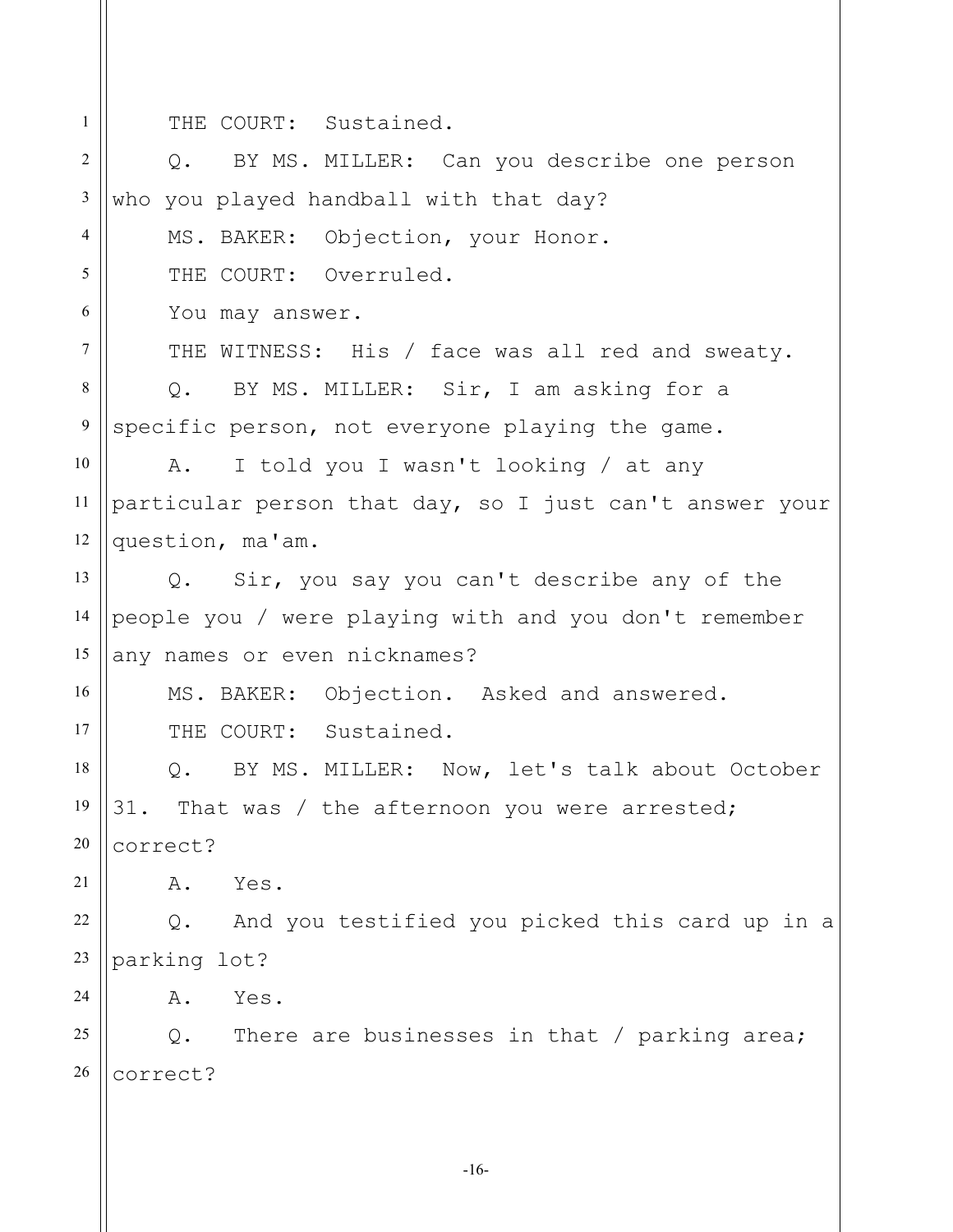1 2 3 4 5 6 7 8 9 10 11 12 13 14 15 16 17 18 19 20 21 22 23 24 25 26 A. Yes. Q. What kind of businesses? A. There are just so many. It is a shopping center. Q. You basically could have turned the card / over to any of the businesses; right? A. Yes, I could have. Q. Now, I want to go step by step. When you saw the card, what \*/ did you do when you first observed it on the pavement? A. I immediately stopped and looked around. Q. What happened after that, Mr. Sanchez? A. I bent / over and picked up the card. Q. What happened next? A. I looked at the name on the card, and I looked around again. Q. Okay. Why were / you looking around, Mr. Sanchez? A. Because I am in the middle of a big parking structure. I don't want to get run over. I believe / it is safety first. Q. You actually put that card in your wallet; correct? A. Yes. Q. Basically, does that mean you intended to keep it for some / length of time?

-17-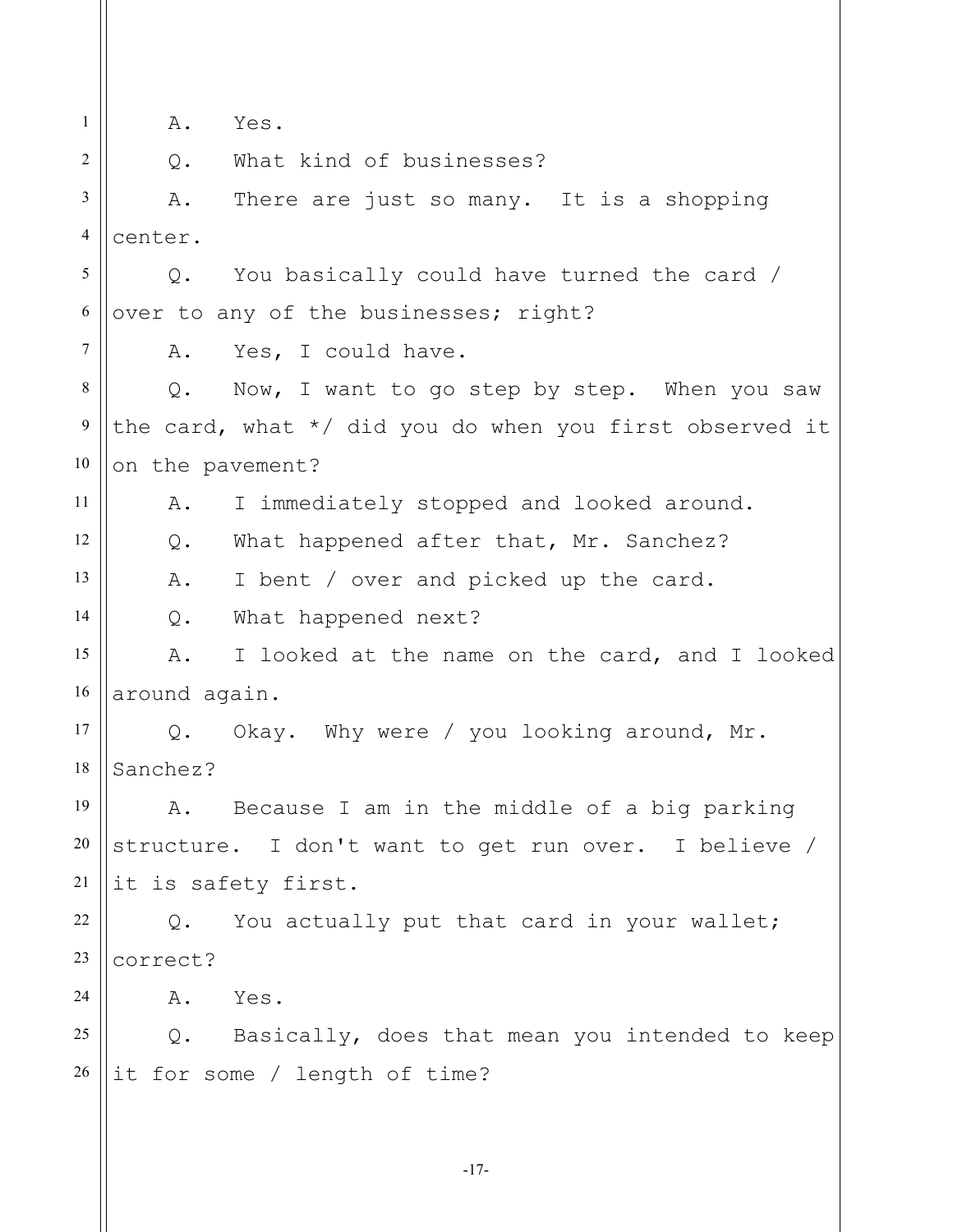1 2 3 4 5 6 7 8 9 10 11 12 13 14 15 16 17 18 19 20 21 22 23 24 25 26 A. Until I found the owner, yes. Q. Did you put it somewhere special so you would remember it wasn't yours? A. No. I put / it in my wallet for safekeeping. Q. Now, you were approached by an officer immediately after you picked up that card; correct? A. Yes. Q. Approximately how many / minutes afterwards? A. I would say three minutes. Q. So it just had happened. You picked up that credit card and the officer was with you just / a couple minutes later; right? A. Correct. Q. Wouldn't he be a great person to turn that credit card over to? A. I would think so, yes. Q. Okay. \*/ It had just happened, so I am sure you remembered you had found the card; right? A. What? Repeat that one more time. Q. I am saying / it wasn't as if you had time to forget that you had found that credit card; right? A. Oh. Of course not. Q. Because it just happened; / right? MS. BAKER: Objection, your Honor. Asked and answered.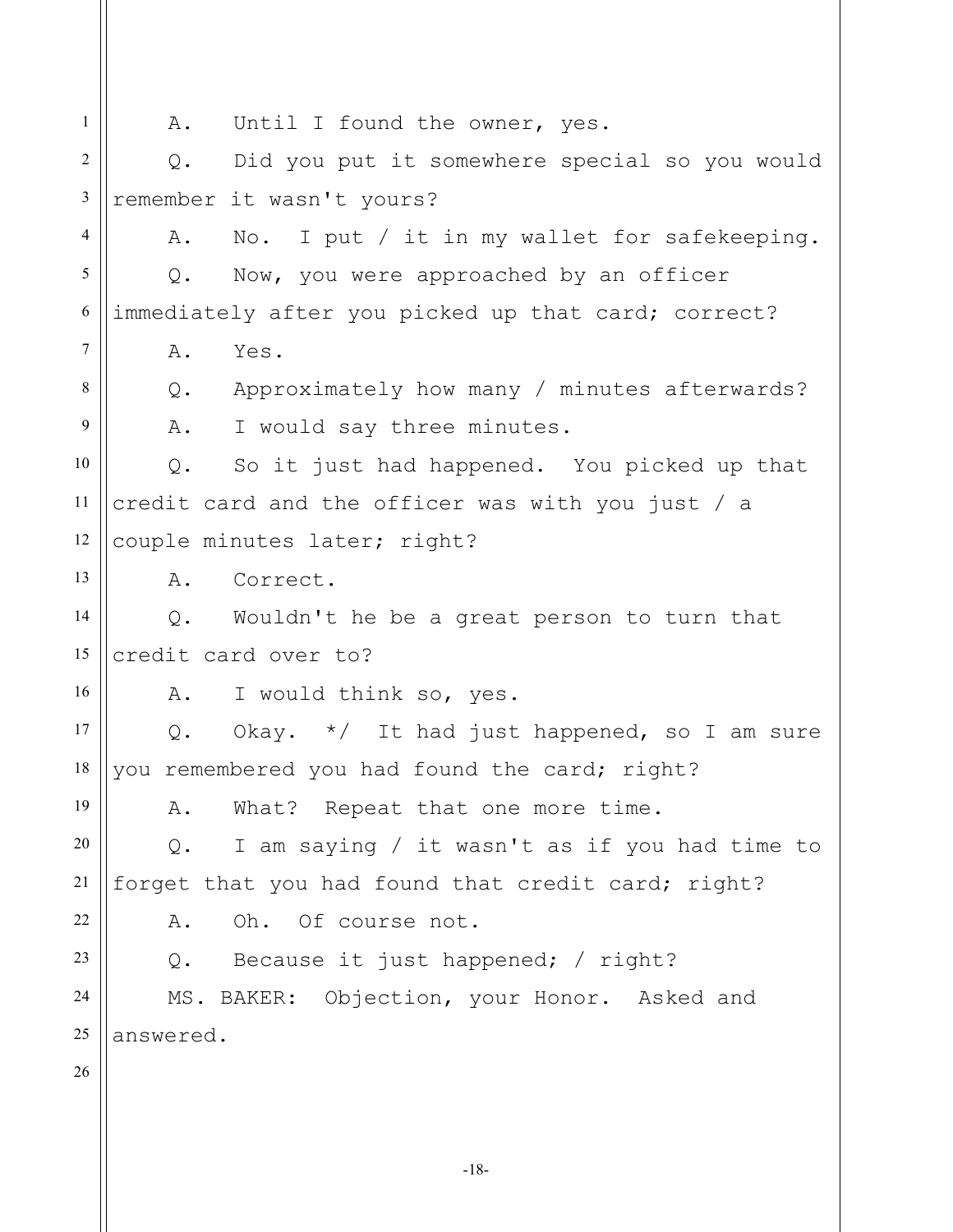1 2 3 4 5 6 7 8 9 10 11 12 13 14 15 16 17 18 19 20 21 22 23 24 25 26 THE COURT: Overruled. You may answer. THE WITNESS: Yes. Q. BY MS. MILLER: Why is it you didn't give it to Officer Carter? A. I don't know. / Q. You wanted to give it to the authorities. Wouldn't a police officer be that person? A. Yes. Q. Why didn't you? A. He was asking me other stuff. / Q. But, it seems like you could have shown that to him right away because you had just found it; right? A. The officer asked for my / identification, so I complied with his request. Q. Well, you made no attempt to tell him about that credit card, did you? MS. BAKER: Objection. Argumentative. Asked and / answered. THE COURT: Overruled. You may answer. THE WITNESS: Can you repeat that one more time, please? Q. BY MS. MILLER: You never attempted to tell the police officer about that credit card / before he found it in your wallet, did you?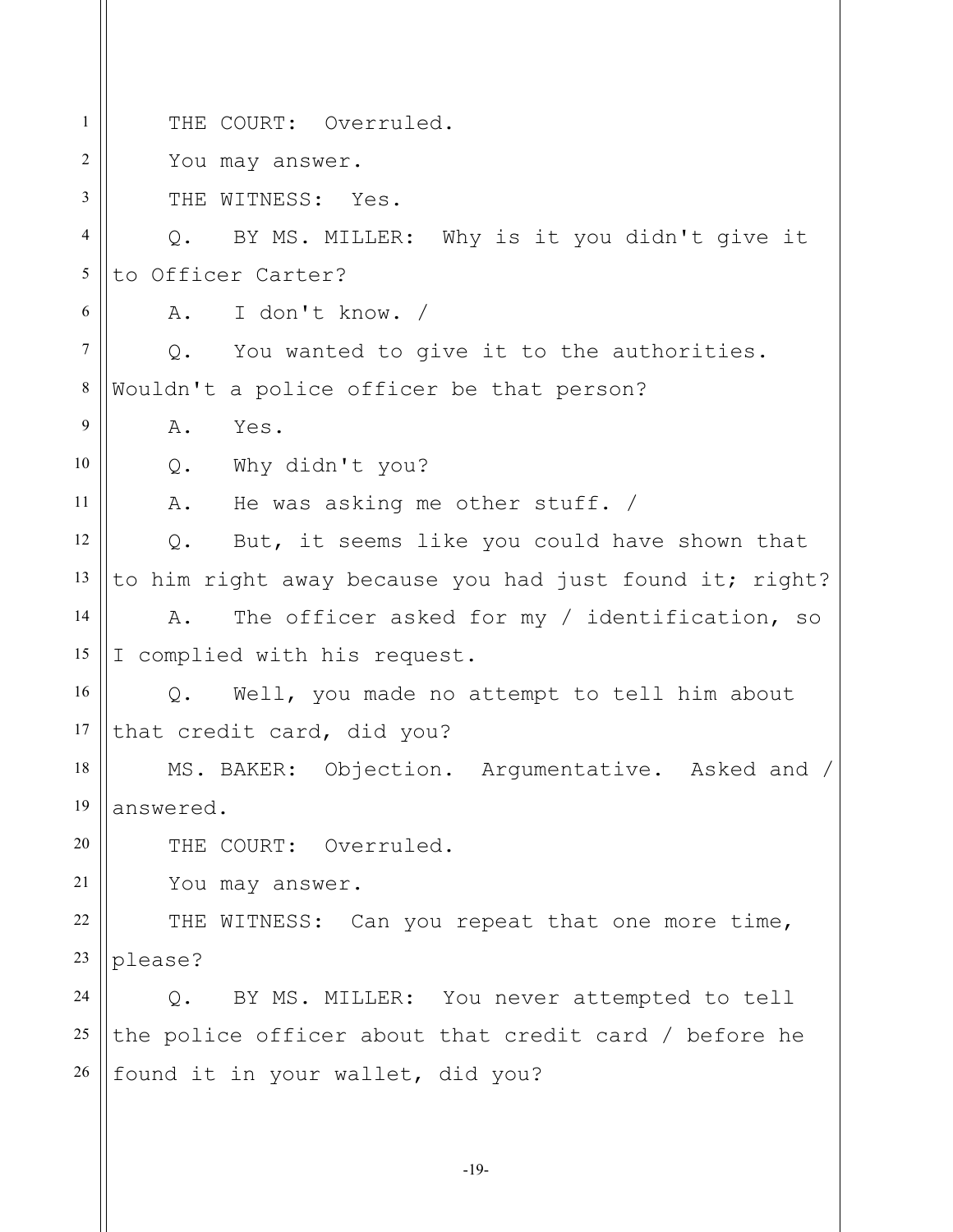| $\mathbf{1}$   | As he opened up my wallet to look, then $I$ --<br>A.    |
|----------------|---------------------------------------------------------|
| $\overline{2}$ | Mr. Sanchez, before he looked in */ your<br>Q.          |
| 3              | wallet, did you tell him about that credit card?        |
| $\overline{4}$ | Yes, I believe so.<br>Α.                                |
| 5              | Q. Before that officer had your wallet in his           |
| 6              | possession, did you / say anything to him about finding |
| $\tau$         | that credit card?                                       |
| 8              | A. No. He instructed me to just wait and not to         |
| 9              | explain.                                                |
| 10             | MS. MILLER: Nothing further, your Honor.                |
| 11             | THE COURT: Redirect. /                                  |
| 12             | MS. BAKER: May I just have another moment, please,      |
| 13             | your Honor?                                             |
| 14             | THE COURT: Yes.                                         |
| 15             | REDIRECT EXAMINATION                                    |
| 16             | Q. BY MS. BAKER: Mr. Sanchez, are you lying?            |
| 17             | A.<br>No, I am not.                                     |
| 18             | Did you commit a robbery?<br>Q.                         |
| 19             | A. No, / I did not.                                     |
| 20             | Did you possess that credit card knowing it<br>$Q$ .    |
| 21             | was stolen?                                             |
| 22             | No, I did not.<br>Α.                                    |
| 23             | MS. BAKER: Thank you.                                   |
| 24             | THE COURT: Recross.                                     |
| 25             | MS. MILLER: Your Honor, could I ask / for just a        |
| 26             | short recess?                                           |
|                |                                                         |